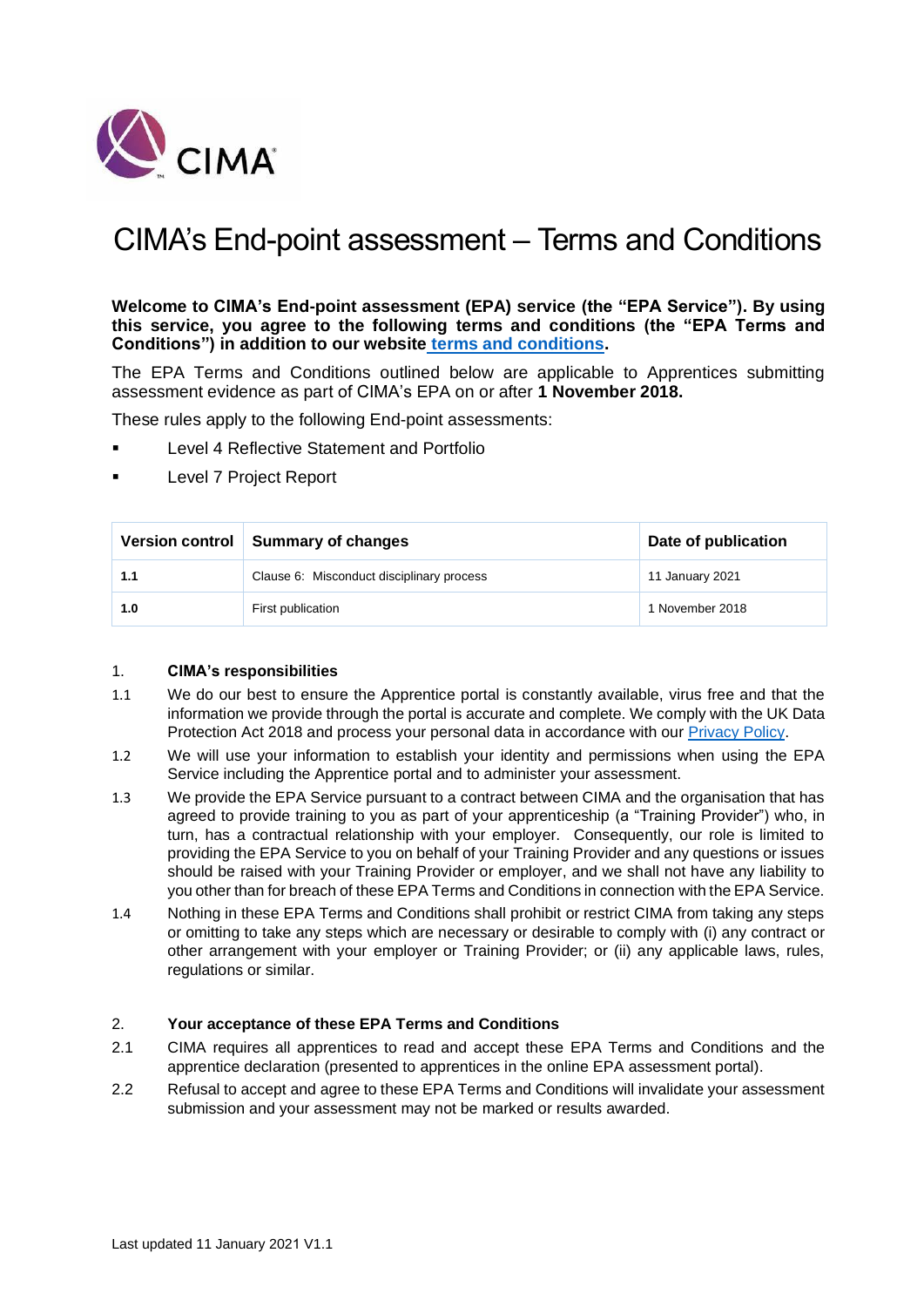# 3. **Declaration of authenticity**

You must ensure all components of your End-point assessment are your own work and completed independently. The information included in your End-point assessment submission must comply with all relevant client and business confidentiality agreements. Any sensitive or personal information must be redacted.

# 4. **Information consents**

- 4.1 By agreeing to these EPA Terms and Conditions, you consent to:
	- 4.1.1 the information included in your End-point assessment submission being used by CIMA and/or third parties appointed by CIMA in respect of End-point assessments ("**CIMA's Representatives**") for the any necessary purposes in respect of End-point assessments;
	- 4.1.2 CIMA verifying assessment evidence by carrying out additional quality assurance checks with your employer and/or any Training Provider; and
	- 4.1.3 CIMA notifying your Training Provider (as well as the Education Skills Funding Agency ("**ESFA**"), for the purpose of issuing your apprentice certification) when you have completed your End-point assessment, as well as sharing your result records data with your Training Provider and ESFA and
	- 4.1.4 in the event of actual or potential misconduct, notice and details of such actual or potential misconduct being given to the Institute of Apprenticeships, the External Quality Assurance Agency (the "**EQA**") and your Training Provider.
- 4.2 You acknowledge that, to maintain the standards of CIMA's examinations process, exam scripts and work submitted as part of your End- point assessment are exempted from subject access rules. CIMA is under no obligation to allow candidates access to original examination scripts, assessment evidence or copies thereof.

# 5. **Unfair practices and misconduct**

- 5.1 CIMA has a duty to protect the integrity of the EPA Service. If it is discovered that you have engaged in Unfair Practices in the process of completing your End-point assessment, or CIMA reasonably believes you may have engaged in Unfair Practices:
	- 5.1.1 your assessment may not be marked and your results may be withheld and/or invalidated;
	- 5.1.2 your access to the EPA Service and any related services provided to you pursuant to the EPA Service may be amended, withdrawn or suspended;
	- 5.1.3 fees paid by you in respect of assessments will not be refundable.
- 5.2 Unfair Practices include, but are not limited to:
	- 5.2.1 plagiarism (which is copying directly from any other source without referencing the original source or taking or using another person's thoughts, work or ideas as your own);
	- 5.2.2 duplication of (copying) all or parts of work produced by someone else;
	- 5.2.3 falsification of assessment evidence or results documentation
	- 5.2.4 allowing someone else to produce all or parts of your work
	- 5.2.5 breach of these EPA Terms and Conditions or any other requirements notified by CIMA to you
	- 5.2.6 any attempt to gain an unfair advantage over other apprentices
	- 5.2.7 using custom writing services which includes the use of any service which produces custom materials for a fee or other benefit.
- 5.3 Failure to co-operate with an investigation or to follow instructions received from CIMA as a result of, or during an investigation into, actual or potential Unfair Practices, may be construed as misconduct in which case Clause 5.1 of these EPA Terms and Conditions will apply.
- 5.4 CIMA's decision in the event of a breach shall be final.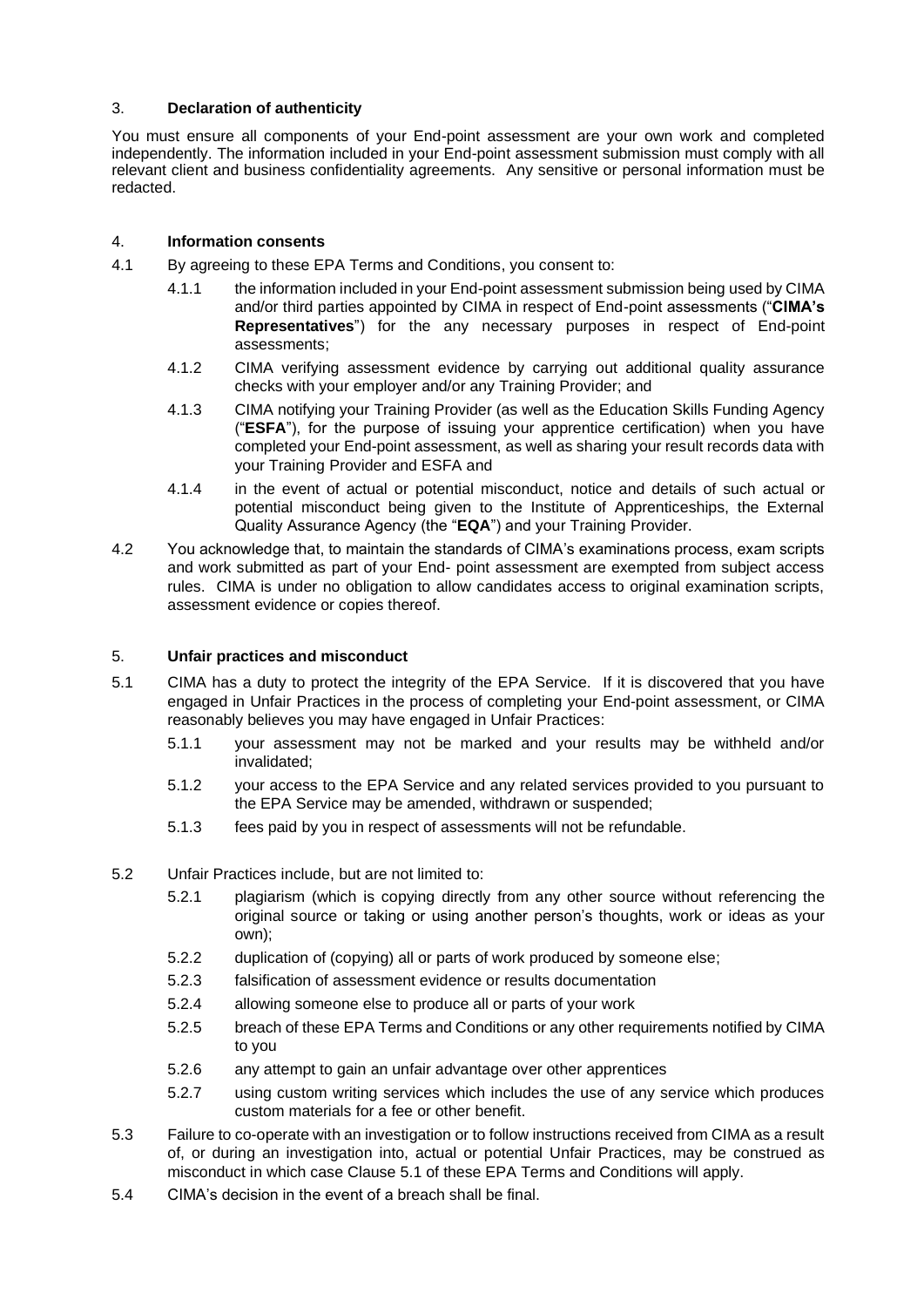#### 6. **Misconduct disciplinary process**

In the event that a case of misconduct is raised against you, whether due to a breach or potential breach of the EPA Terms and Conditions, engaging in Unfair Practices or otherwise, in addition to the consequences referred to in Clause 5:

- 6.1 your case will be referred to one or more of CIMA's governance committees, the Review Panel and/or Appeals Panel<sup>1</sup>
	- 6.1.1 your case will be referred to one or more of CIMA's governance committees, the Review Panel and/or Appeals Panel<sup>1</sup>;
	- 6.1.2 your case may be subject to the [CIMA's Exam Standards Investigation Procedure](https://www.cimaglobal.com/Studying/Exams/Exam-policies/)
	- 6.1.3 if you are a registered CIMA student, the Review Panel and/or the Appeals Panel may refer your case to CIMA's [Professional Conduct department](https://www.cimaglobal.com/Professionalism/Conduct/) for further investigation and disciplinary action;
	- 6.1.4 if you are not a registered CIMA student, your CIMA apprenticeship status may be withdrawn and, if you are a registered CIMA student, member or apprentice, your CIMA student, CIMA member or CIMA apprentice status may be withdrawn.
- 6.2 In the case of End-point assessments, the Institute of Apprenticeships, External quality assurance agency (EQA) and apprentice's employer and tuition provider may also be notified of misconduct cases.

#### 7. **Appeals process**

In the event that your assessment result is invalidated or withheld due to misconduct or suspected misconduct and you wish to appeal this decision, you will be given the opportunity to put forward your case in writing to the Appeals Panel and/or CIMA's Professional Conduct team.

#### 8. **Enquires about results**

If you believe your End-point assessment result does not reflect your performance, you may submit a results enquiry via the CIMA Contact Centre. CIMA's results enquiry service includes a check of all processes and procedures leading to the issue of the result. The service does not include a review of the original marking.

#### 9. **Challenges to results**

- 9.1 CIMA's results process is overseen CIMA's governance Committee the CGMA Examination Board.
- 9.2 The Committee's role includes endeavouring to ensure all candidates are treated fairly and consistently and all necessary quality assurance checks are carried out during the marking process to ensure accurate and reliable results.
- 9.3 The outcome of an appeal or complaint will not always result in a grade change if the Committee is satisfied due process has been followed.
- 9.4 CIMA is not required to take any steps to investigate challenges to End-point assessment results based on academic judgement.
- 9.5 CIMA cannot accept challenges to human marked results once they have been approved by the CGMA Examination Board Committee.
- 9.6 Please note CIMA does not issue apprenticeship certificates and your result records will not constitute official proof of successfully completing your apprenticeship programme.